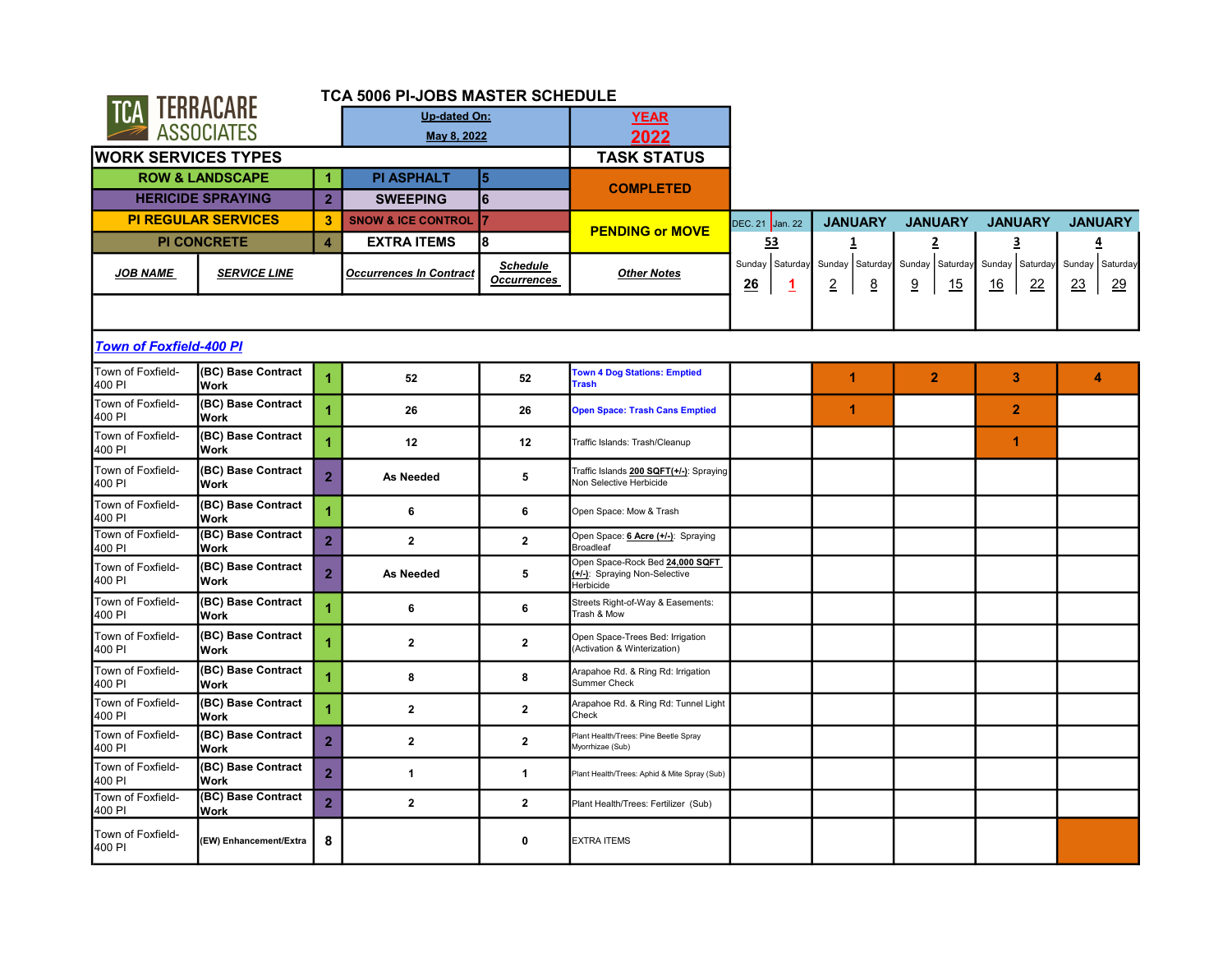|                                |                                   |                | TCA 5006 PI-JOBS MASTER SCHEDULE |                                       |                                                                               |                                  |                                      |                                    |                                                         |                                         |
|--------------------------------|-----------------------------------|----------------|----------------------------------|---------------------------------------|-------------------------------------------------------------------------------|----------------------------------|--------------------------------------|------------------------------------|---------------------------------------------------------|-----------------------------------------|
| TCA TERRACARE                  |                                   |                | <b>Up-dated On:</b>              |                                       | <b>YEAR</b>                                                                   |                                  |                                      |                                    |                                                         |                                         |
|                                | <b>ASSOCIATES</b>                 |                | May 8, 2022                      |                                       | 2022                                                                          |                                  |                                      |                                    |                                                         |                                         |
| <b>WORK SERVICES TYPES</b>     |                                   |                |                                  |                                       | <b>TASK STATUS</b>                                                            |                                  |                                      |                                    |                                                         |                                         |
|                                | <b>ROW &amp; LANDSCAPE</b>        | 1.             | <b>PI ASPHALT</b>                | 5                                     |                                                                               |                                  |                                      |                                    |                                                         |                                         |
|                                | <b>HERICIDE SPRAYING</b>          | 2 <sup>1</sup> | <b>SWEEPING</b>                  | 6                                     | <b>COMPLETED</b>                                                              |                                  |                                      |                                    |                                                         |                                         |
|                                | <b>PI REGULAR SERVICES</b>        | 3              | <b>SNOW &amp; ICE CONTROL</b>    | 7                                     |                                                                               | JAN.                             | FEB. FEBRUARY FEBRUARY FEBRUARY FEB. |                                    |                                                         | MAR.                                    |
|                                | <b>PI CONCRETE</b>                | $\overline{4}$ | <b>EXTRA ITEMS</b>               | l8                                    | <b>PENDING or MOVE</b>                                                        | 5                                | 6                                    | $\overline{z}$                     | 8                                                       | <u>9</u>                                |
| <b>JOB NAME</b>                | <b>SERVICE LINE</b>               |                | <b>Occurrences In Contract</b>   | <b>Schedule</b><br><b>Occurrences</b> | <b>Other Notes</b>                                                            | Sunday Saturday<br>30<br>5       | Sunday<br>Saturday<br><u>6</u><br>12 | Sunday Saturday<br>13<br><u>19</u> | Sunday<br>Saturday<br>$\frac{26}{5}$<br>$\overline{20}$ | Sunday Saturday<br>27<br>$\overline{5}$ |
|                                |                                   |                |                                  |                                       |                                                                               | ProGreen Expo:<br>Feb. 1-4, 2022 |                                      | <b>Asphalt Confrence</b>           |                                                         |                                         |
| <b>Town of Foxfield-400 PI</b> |                                   |                |                                  |                                       |                                                                               |                                  |                                      |                                    |                                                         |                                         |
| Town of Foxfield-<br>400 PI    | (BC) Base Contract<br><b>Work</b> | 1              | 52                               | 52                                    | <b>Town 4 Dog Stations: Emptied</b><br><b>Trash</b>                           | 5                                | 6                                    | $\overline{7}$                     | 8                                                       | 9                                       |
| Town of Foxfield-<br>400 PI    | (BC) Base Contract<br><b>Work</b> |                | 26                               | 26                                    | <b>Open Space: Trash Cans Emptied</b>                                         | 3                                |                                      | 4                                  |                                                         | 5                                       |
| Town of Foxfield-<br>400 PI    | (BC) Base Contract<br><b>Work</b> | 1              | 12                               | 12                                    | Traffic Islands: Trash/Cleanup                                                |                                  |                                      | $\overline{2}$                     |                                                         |                                         |
| Town of Foxfield-<br>400 PI    | (BC) Base Contract<br><b>Work</b> | $\overline{2}$ | <b>As Needed</b>                 | 5                                     | Traffic Islands 200 SQFT(+/-): Spraying<br>Non Selective Herbicide            |                                  |                                      |                                    |                                                         |                                         |
| Town of Foxfield-<br>400 PI    | (BC) Base Contract<br><b>Work</b> | 1              | 6                                | 6                                     | Open Space: Mow & Trash                                                       |                                  |                                      |                                    |                                                         |                                         |
| Town of Foxfield-<br>400 PI    | (BC) Base Contract<br><b>Work</b> | $\overline{2}$ | $\mathbf{2}$                     | $\overline{\mathbf{2}}$               | Open Space: 6 Acre (+/-): Spraying<br><b>Broadleaf</b>                        |                                  |                                      |                                    |                                                         |                                         |
| Town of Foxfield-<br>400 PI    | (BC) Base Contract<br><b>Work</b> | $\overline{2}$ | As Needed                        | 5                                     | Open Space-Rock Bed 24,000 SQFT<br>(+/-): Spraying Non-Selective<br>Herbicide |                                  |                                      |                                    |                                                         |                                         |
| Town of Foxfield-<br>400 PI    | (BC) Base Contract<br><b>Work</b> | 1              | 6                                | 6                                     | Streets Right-of-Way & Easements:<br>Trash & Mow                              |                                  |                                      |                                    |                                                         |                                         |
| Town of Foxfield-<br>400 PI    | (BC) Base Contract<br><b>Work</b> |                | $\mathbf{2}$                     | $\overline{\mathbf{2}}$               | Open Space-Trees Bed: Irrigation<br>(Activation & Winterization)              |                                  |                                      |                                    |                                                         |                                         |
| Town of Foxfield-<br>400 PI    | (BC) Base Contract<br><b>Work</b> | 4              | 8                                | 8                                     | Arapahoe Rd. & Ring Rd: Irrigation<br><b>Summer Check</b>                     |                                  |                                      |                                    |                                                         |                                         |
| Town of Foxfield-<br>400 PI    | (BC) Base Contract<br><b>Work</b> | 4              | $\overline{\mathbf{2}}$          | $\mathbf{2}$                          | Arapahoe Rd. & Ring Rd: Tunnel Light<br>Check                                 |                                  |                                      |                                    |                                                         |                                         |
| Town of Foxfield-<br>400 PI    | (BC) Base Contract<br><b>Work</b> | $\overline{2}$ | $\overline{\mathbf{2}}$          | $\mathbf{2}$                          | Plant Health/Trees: Pine Beetle Spray<br>Myorrhizae (Sub)                     |                                  |                                      |                                    |                                                         |                                         |
| Town of Foxfield-<br>400 PI    | (BC) Base Contract<br><b>Work</b> | $\overline{2}$ | $\mathbf{1}$                     | 1                                     | Plant Health/Trees: Aphid & Mite Spray (Sub)                                  |                                  |                                      |                                    |                                                         |                                         |
| Town of Foxfield-<br>400 PI    | (BC) Base Contract<br><b>Work</b> | $\overline{2}$ | $\mathbf{2}$                     | $\mathbf{2}$                          | Plant Health/Trees: Fertilizer (Sub)                                          |                                  |                                      |                                    |                                                         |                                         |
| Town of Foxfield-<br>400 PI    | (EW) Enhancement/Extra            | 8              |                                  | 0                                     | <b>EXTRA ITEMS</b>                                                            |                                  |                                      |                                    |                                                         |                                         |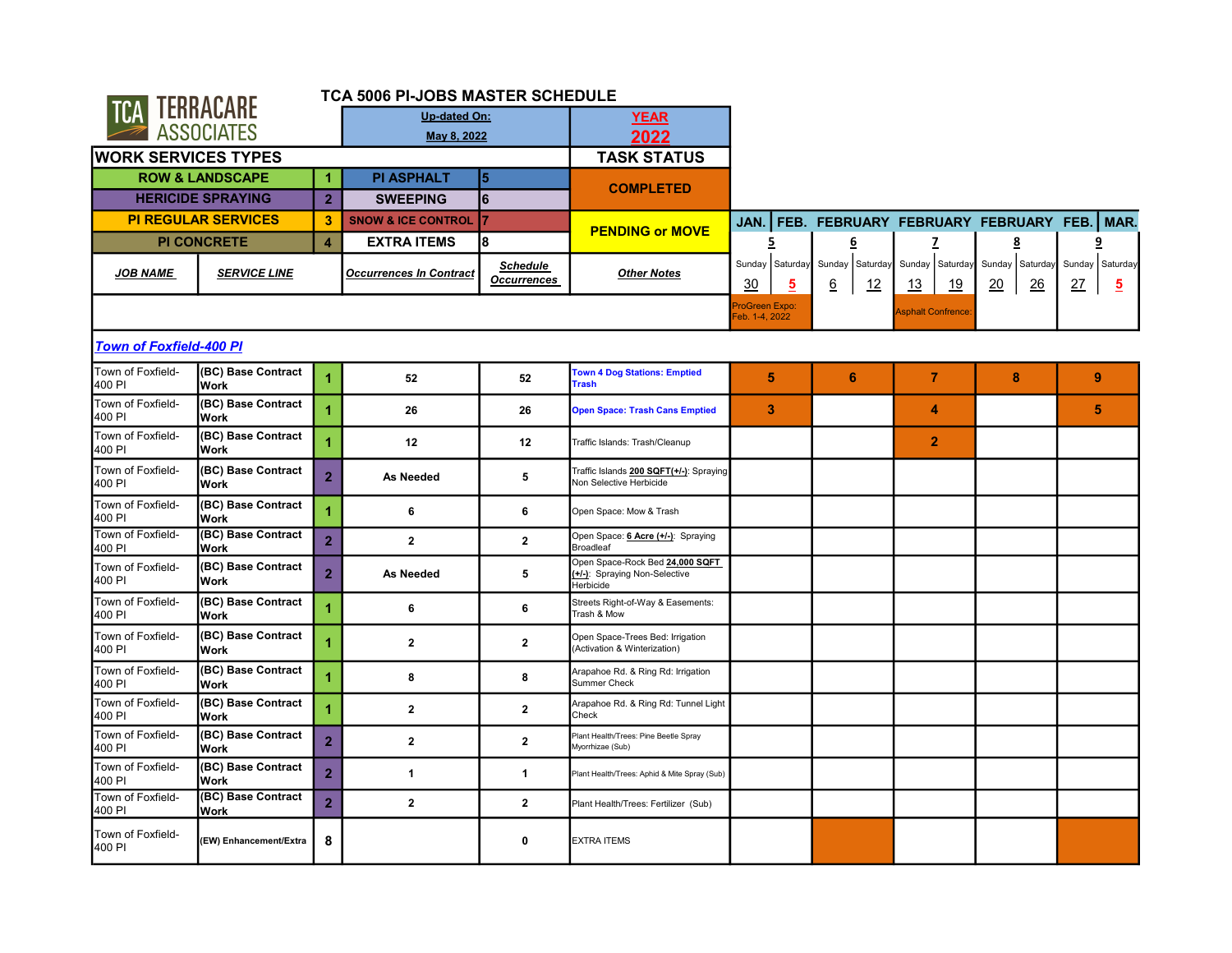| <b>TCA TERRACARE</b>                             |                                                  | TCA 5006 PI-JOBS MASTER SCHEDULE |                                |                                       |                                                                               |                                           |                                                      |                                                              |                                                |
|--------------------------------------------------|--------------------------------------------------|----------------------------------|--------------------------------|---------------------------------------|-------------------------------------------------------------------------------|-------------------------------------------|------------------------------------------------------|--------------------------------------------------------------|------------------------------------------------|
|                                                  |                                                  |                                  | Up-dated On:                   |                                       | <b>YEAR</b>                                                                   |                                           |                                                      |                                                              |                                                |
|                                                  | <b>ASSOCIATES</b>                                |                                  | May 8, 2022                    |                                       | 2022                                                                          |                                           |                                                      |                                                              |                                                |
| <b>WORK SERVICES TYPES</b>                       |                                                  |                                  |                                |                                       | <b>TASK STATUS</b>                                                            |                                           |                                                      |                                                              |                                                |
|                                                  | <b>ROW &amp; LANDSCAPE</b>                       | 1                                | <b>PI ASPHALT</b>              | 5                                     | <b>COMPLETED</b>                                                              |                                           |                                                      |                                                              |                                                |
|                                                  | <b>HERICIDE SPRAYING</b>                         | $\overline{2}$                   | <b>SWEEPING</b>                | l6                                    |                                                                               |                                           |                                                      |                                                              |                                                |
|                                                  | <b>PI REGULAR SERVICES</b>                       | $\mathbf{3}$                     | <b>SNOW &amp; ICE CONTROL</b>  | 17                                    | <b>PENDING or MOVE</b>                                                        | <b>MARCH</b>                              | <b>MARCH</b>                                         | <b>MARCH</b>                                                 | <b>MAR.</b> APRIL                              |
|                                                  | <b>PI CONCRETE</b>                               | $\overline{4}$                   | <b>EXTRA ITEMS</b>             | 8                                     |                                                                               | 10                                        | 11                                                   | 12                                                           | <u>13</u>                                      |
| <b>JOB NAME</b>                                  | <b>SERVICE LINE</b>                              |                                  | <b>Occurrences In Contract</b> | <b>Schedule</b><br><b>Occurrences</b> | <b>Other Notes</b>                                                            | Sunday Saturday<br><u>6</u><br><u> 12</u> | Sunday Saturday<br>19<br><u>13</u>                   | Sunday Saturday<br>20<br>26                                  | Sunday Saturday<br><u>27</u><br>$\overline{2}$ |
|                                                  |                                                  |                                  |                                |                                       |                                                                               |                                           |                                                      |                                                              |                                                |
| <b>Town of Foxfield-400 PI</b>                   |                                                  |                                  |                                |                                       |                                                                               |                                           |                                                      |                                                              |                                                |
| Town of Foxfield-<br>400 PI                      | (BC) Base Contract<br>Work                       | 1                                | 52                             | 52                                    | <b>Town 4 Dog Stations: Emptied</b><br><b>Trash</b>                           | 10                                        | 11                                                   | 12                                                           | 13                                             |
| Town of Foxfield-<br>400 PI                      | (BC) Base Contract<br>Work                       | $\overline{1}$                   | 26                             | 26                                    | <b>Open Space: Trash Cans Emptied</b>                                         |                                           | 6                                                    |                                                              | $\overline{7}$                                 |
| Town of Foxfield-<br>400 PI                      | (BC) Base Contract<br>Work                       | $\overline{1}$                   | 12                             | 12                                    | Traffic Islands: Trash/Cleanup                                                |                                           | 3                                                    |                                                              |                                                |
| Town of Foxfield-<br>400 PI                      | (BC) Base Contract<br><b>Work</b>                | $\overline{2}$                   | As Needed                      | 5                                     | Traffic Islands 200 SQFT(+/-): Spraying<br>Non Selective Herbicide            |                                           |                                                      |                                                              |                                                |
| Town of Foxfield-<br>400 PI                      | (BC) Base Contract<br>Work                       | $\overline{1}$                   | 6                              | 6                                     | Open Space: Mow & Trash                                                       |                                           |                                                      |                                                              |                                                |
| Town of Foxfield-<br>400 PI                      | (BC) Base Contract<br>Work                       | $\overline{2}$                   | $\overline{2}$                 | $\overline{2}$                        | Open Space: 6 Acre (+/-): Spraying<br><b>Broadleaf</b>                        |                                           |                                                      |                                                              |                                                |
| Town of Foxfield-<br>400 PI                      | (BC) Base Contract<br>Work                       | $\overline{2}$                   | As Needed                      | 5                                     | Open Space-Rock Bed 24,000 SQFT<br>(+/-): Spraying Non-Selective<br>Herbicide |                                           |                                                      |                                                              |                                                |
| Town of Foxfield-<br>400 PI                      | (BC) Base Contract<br>Work                       | $\overline{1}$                   | 6                              | 6                                     | Streets Right-of-Way & Easements:<br>Trash & Mow                              |                                           |                                                      |                                                              |                                                |
| Town of Foxfield-<br>400 PI                      | (BC) Base Contract<br>Work                       | 1                                | $\overline{2}$                 | $\mathbf{2}$                          | Open Space-Trees Bed: Irrigation<br>(Activation & Winterization)              |                                           |                                                      |                                                              |                                                |
| Town of Foxfield-<br>400 PI                      | (BC) Base Contract<br>Work                       | 1                                | 8                              | 8                                     | Arapahoe Rd. & Ring Rd: Irrigation<br><b>Summer Check</b>                     |                                           |                                                      |                                                              |                                                |
| Town of Foxfield-<br>400 PI                      | (BC) Base Contract<br>Work                       | 1                                | $\mathbf{2}$                   | $\mathbf{2}$                          | Arapahoe Rd. & Ring Rd: Tunnel Light<br>Check                                 |                                           |                                                      |                                                              |                                                |
| Town of Foxfield-<br>400 PI                      | (BC) Base Contract<br><b>Work</b>                | $\overline{2}$                   | $\overline{2}$                 | $\overline{2}$                        | Plant Health/Trees: Pine Beetle Spray<br>Myorrhizae (Sub)                     |                                           |                                                      |                                                              |                                                |
| Town of Foxfield-<br>400 PI<br>Town of Foxfield- | (BC) Base Contract<br>Work<br>(BC) Base Contract | $\overline{2}$                   | $\mathbf{1}$                   | 1                                     | Plant Health/Trees: Aphid & Mite Spray (Sub)                                  |                                           |                                                      |                                                              |                                                |
| 400 PI                                           | <b>Work</b>                                      | $\overline{2}$                   | $\mathbf{2}$                   | $\mathbf{2}$                          | Plant Health/Trees: Fertilizer (Sub)                                          |                                           |                                                      |                                                              |                                                |
| Town of Foxfield-<br>400 PI                      | (EW) Enhancement/Extra                           | 8                                |                                | 0                                     | <b>EXTRA ITEMS</b>                                                            |                                           | <b>Fremont Gate:</b><br>nstall Wood Guard<br>Railing | <b>Fremont Gate:</b><br><b>Install Wood Guard</b><br>Railing |                                                |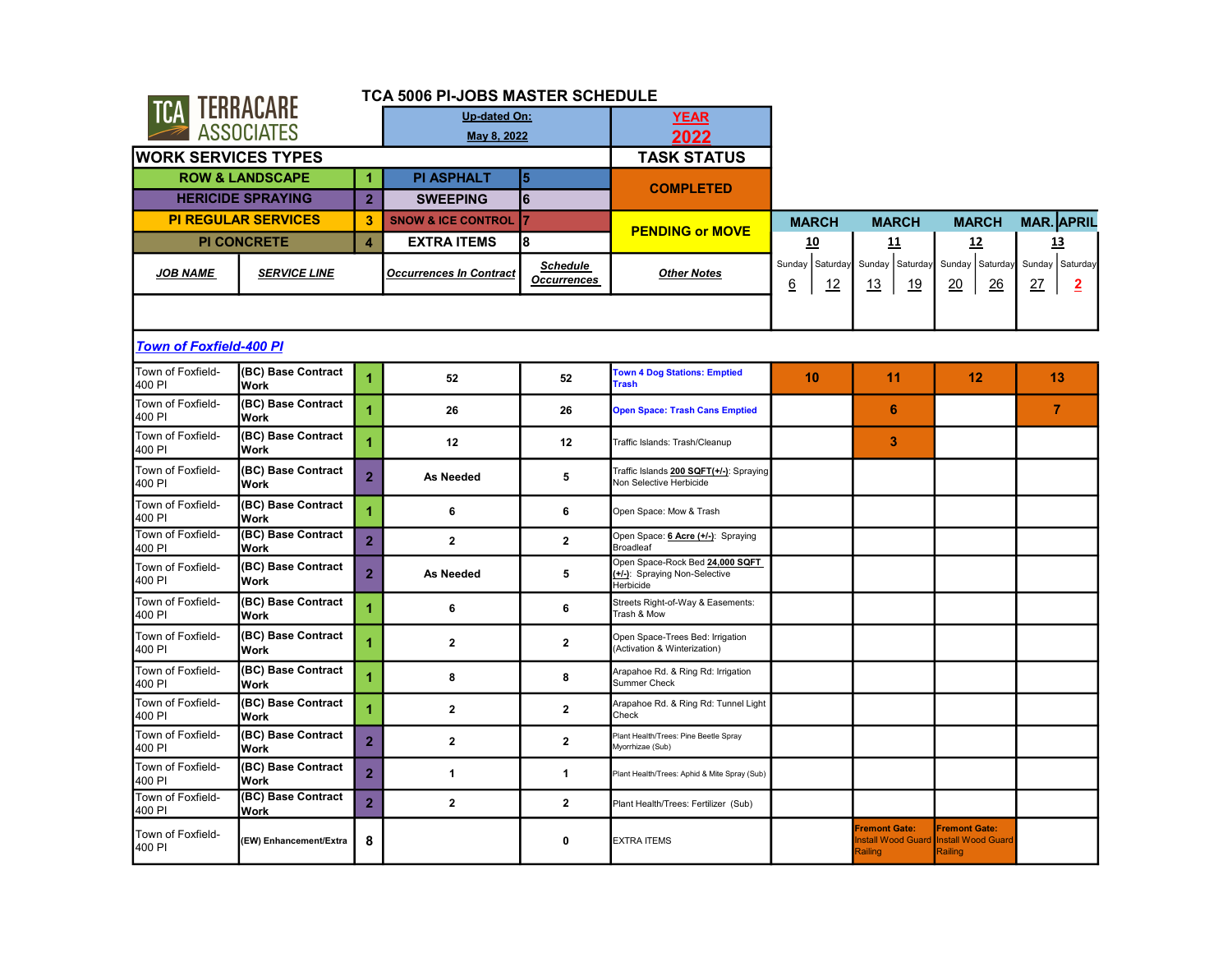|                                | CA TERRACARE                      |                      | TCA 5006 PI-JOBS MASTER SCHEDULE |                                       |                                                                               |                                                      |                             |                                                        |                                               |
|--------------------------------|-----------------------------------|----------------------|----------------------------------|---------------------------------------|-------------------------------------------------------------------------------|------------------------------------------------------|-----------------------------|--------------------------------------------------------|-----------------------------------------------|
|                                |                                   |                      | Up-dated On:                     |                                       | <b>YEAR</b>                                                                   |                                                      |                             |                                                        |                                               |
|                                | <b>ASSOCIATES</b>                 |                      | May 8, 2022                      |                                       | 2022                                                                          |                                                      |                             |                                                        |                                               |
| <b>WORK SERVICES TYPES</b>     |                                   |                      |                                  |                                       | <b>TASK STATUS</b>                                                            |                                                      |                             |                                                        |                                               |
|                                | <b>ROW &amp; LANDSCAPE</b>        | $\blacktriangleleft$ | <b>PI ASPHALT</b>                | 5                                     |                                                                               |                                                      |                             |                                                        |                                               |
|                                | <b>HERICIDE SPRAYING</b>          | $\overline{2}$       | <b>SWEEPING</b>                  | 6                                     | <b>COMPLETED</b>                                                              |                                                      |                             |                                                        |                                               |
|                                | <b>PI REGULAR SERVICES</b>        | 3                    | <b>SNOW &amp; ICE CONTROL</b>    | 17                                    | <b>PENDING or MOVE</b>                                                        | <b>APRIL</b>                                         | <b>APRIL</b>                | <b>APRIL</b>                                           | <b>APRIL</b>                                  |
|                                | <b>PI CONCRETE</b>                | $\overline{4}$       | <b>EXTRA ITEMS</b>               | l8                                    |                                                                               | 14                                                   | 15                          | 16                                                     | 17                                            |
| <b>JOB NAME</b>                | <b>SERVICE LINE</b>               |                      | <b>Occurrences In Contract</b>   | <b>Schedule</b><br><b>Occurrences</b> | <b>Other Notes</b>                                                            | Sunday Saturday<br>$\overline{3}$<br>$\underline{9}$ | Sunday Saturday<br>10<br>16 | Sunday Saturday<br>23<br>17                            | Sunday Saturday<br>24<br>30                   |
|                                |                                   |                      |                                  |                                       |                                                                               |                                                      |                             |                                                        | <b>New Fleet and</b><br><b>Jobs Insurance</b> |
| <b>Town of Foxfield-400 PI</b> |                                   |                      |                                  |                                       |                                                                               |                                                      |                             |                                                        |                                               |
| Town of Foxfield-<br>400 PI    | (BC) Base Contract<br>Work        | $\blacktriangleleft$ | 52                               | 52                                    | <b>Town 4 Dog Stations: Emptied</b><br><b>Trash</b>                           | 14                                                   | 15                          | 16                                                     | 17                                            |
| Town of Foxfield-<br>400 PI    | (BC) Base Contract<br>Work        | $\blacktriangleleft$ | 26                               | 26                                    | <b>Open Space: Trash Cans Emptied</b>                                         |                                                      | 8                           |                                                        | 9                                             |
| Town of Foxfield-<br>400 PI    | (BC) Base Contract<br>Work        | 1                    | 12                               | 12                                    | Traffic Islands: Trash/Cleanup                                                |                                                      | 4                           |                                                        |                                               |
| Town of Foxfield-<br>400 PI    | (BC) Base Contract<br><b>Work</b> | $\overline{2}$       | <b>As Needed</b>                 | 5                                     | Traffic Islands 200 SQFT(+/-): Spraying<br>Non Selective Herbicide            |                                                      |                             |                                                        |                                               |
| Town of Foxfield-<br>400 PI    | (BC) Base Contract<br>Work        | $\overline{1}$       | 6                                | 6                                     | Open Space: Mow & Trash                                                       |                                                      |                             | $\blacktriangleleft$                                   |                                               |
| Town of Foxfield-<br>400 PI    | (BC) Base Contract<br>Work        | $\overline{2}$       | $\overline{2}$                   | $\overline{2}$                        | Open Space: 6 Acre (+/-): Spraying<br><b>Broadleaf</b>                        |                                                      |                             |                                                        |                                               |
| Town of Foxfield-<br>400 PI    | (BC) Base Contract<br>Work        | $\overline{2}$       | As Needed                        | 5                                     | Open Space-Rock Bed 24,000 SQFT<br>(+/-): Spraying Non-Selective<br>Herbicide |                                                      |                             |                                                        |                                               |
| Town of Foxfield-<br>400 PI    | (BC) Base Contract<br>Work        | 1                    | 6                                | 6                                     | Streets Right-of-Way & Easements:<br>Trash & Mow                              |                                                      |                             | 1                                                      |                                               |
| Town of Foxfield-<br>400 PI    | (BC) Base Contract<br>Work        | 1                    | $\mathbf{2}$                     | $\mathbf{2}$                          | Open Space-Trees Bed: Irrigation<br>(Activation & Winterization)              |                                                      |                             |                                                        | 1                                             |
| Town of Foxfield-<br>400 PI    | (BC) Base Contract<br>Work        | $\overline{1}$       | 8                                | 8                                     | Arapahoe Rd. & Ring Rd: Irrigation<br>Summer Check                            |                                                      |                             |                                                        | 1                                             |
| Town of Foxfield-<br>400 PI    | (BC) Base Contract<br>Work        | $\overline{1}$       | $\overline{2}$                   | $\overline{2}$                        | Arapahoe Rd. & Ring Rd: Tunnel Light<br>Check                                 |                                                      |                             |                                                        |                                               |
| Town of Foxfield-<br>400 PI    | (BC) Base Contract<br>Work        | $\overline{2}$       | $\mathbf{2}$                     | $\mathbf{2}$                          | Plant Health/Trees: Pine Beetle Spray<br>Myorrhizae (Sub)                     |                                                      |                             | $\blacktriangleleft$                                   |                                               |
| Town of Foxfield-<br>400 PI    | (BC) Base Contract<br>Work        | $\overline{2}$       | 1                                | $\mathbf{1}$                          | Plant Health/Trees: Aphid & Mite Spray (Sub)                                  |                                                      |                             |                                                        |                                               |
| Town of Foxfield-<br>400 PI    | (BC) Base Contract<br>Work        | $\overline{2}$       | $\overline{2}$                   | $\overline{2}$                        | Plant Health/Trees: Fertilizer (Sub)                                          |                                                      |                             |                                                        | 1                                             |
| Town of Foxfield-<br>400 PI    | (EW) Enhancement/Extra            | 8                    |                                  | 0                                     | <b>EXTRA ITEMS</b>                                                            |                                                      |                             | <b>No Camping signs</b><br>nstalled at both<br>tunnels | <b>Irrigation</b><br><b>Repair</b>            |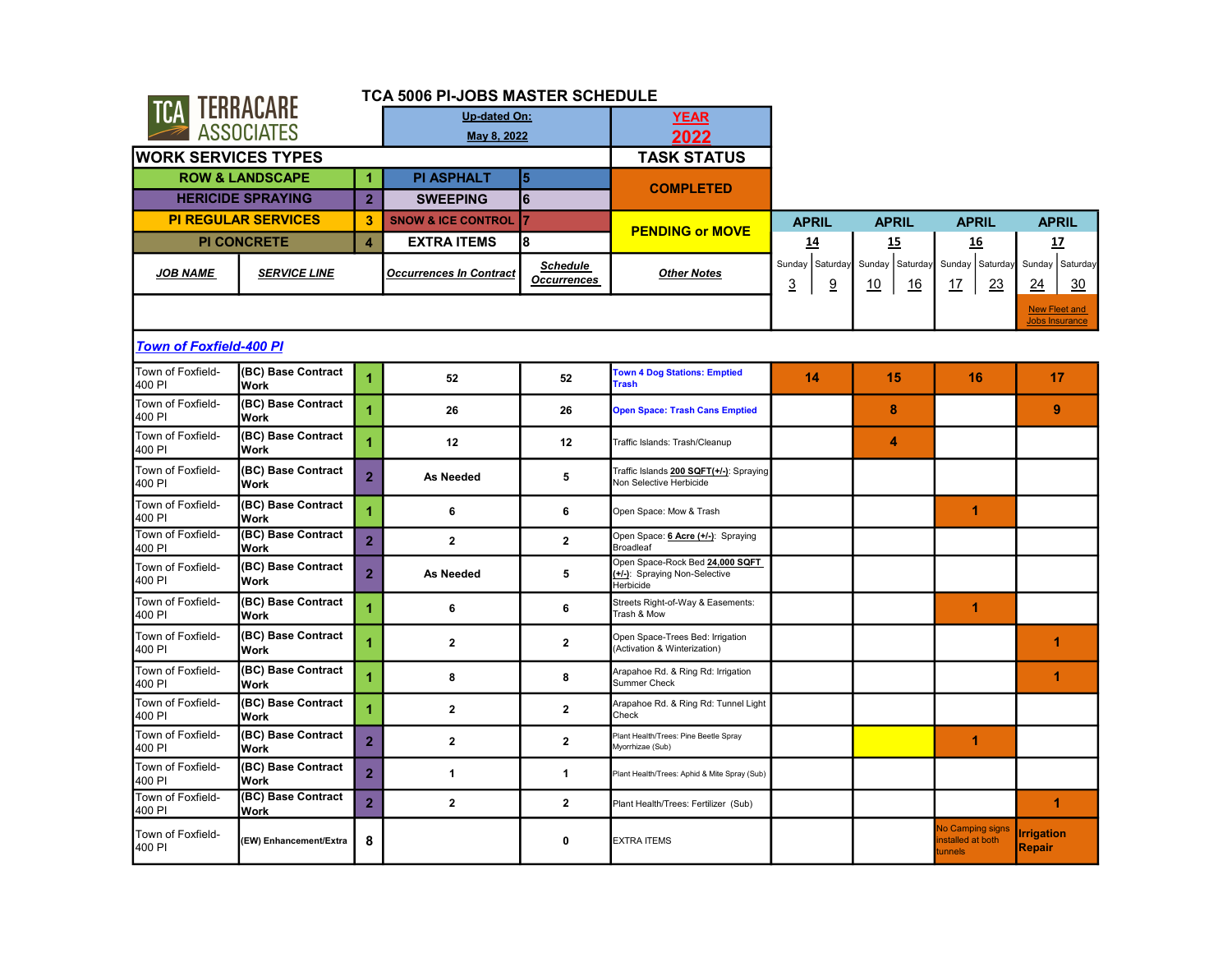|                                                  |                                   |                         | TCA 5006 PI-JOBS MASTER SCHEDULE |                                       |                                                                               |                           |                                   |                             |                                          |                                         |
|--------------------------------------------------|-----------------------------------|-------------------------|----------------------------------|---------------------------------------|-------------------------------------------------------------------------------|---------------------------|-----------------------------------|-----------------------------|------------------------------------------|-----------------------------------------|
| TCA TERRACARE                                    |                                   |                         | Up-dated On:                     |                                       | <b>YEAR</b>                                                                   |                           |                                   |                             |                                          |                                         |
|                                                  | <b>ASSOCIATES</b>                 |                         | May 8, 2022                      |                                       | 2022                                                                          |                           |                                   |                             |                                          |                                         |
| <b>WORK SERVICES TYPES</b>                       |                                   |                         |                                  |                                       | <b>TASK STATUS</b>                                                            |                           |                                   |                             |                                          |                                         |
|                                                  | <b>ROW &amp; LANDSCAPE</b>        | 1                       | <b>PI ASPHALT</b>                | 5                                     |                                                                               |                           |                                   |                             |                                          |                                         |
|                                                  | <b>HERICIDE SPRAYING</b>          | 2 <sup>1</sup>          | <b>SWEEPING</b>                  | l6                                    | <b>COMPLETED</b>                                                              |                           |                                   |                             |                                          |                                         |
|                                                  | <b>PI REGULAR SERVICES</b>        | 3                       | <b>SNOW &amp; ICE CONTROL</b>    | 7                                     |                                                                               | <b>MAY</b>                | <b>MAY</b>                        | <b>MAY</b>                  | <b>MAY</b>                               | <b>MAY JUNE</b>                         |
|                                                  | <b>PI CONCRETE</b>                | $\overline{\mathbf{4}}$ | <b>EXTRA ITEMS</b>               | 18                                    | <b>PENDING or MOVE</b>                                                        | 18                        | <u>19</u>                         | 20                          | 21                                       | <u>22</u>                               |
| <b>JOB NAME</b>                                  | <b>SERVICE LINE</b>               |                         | <b>Occurrences In Contract</b>   | <b>Schedule</b><br><b>Occurrences</b> | <b>Other Notes</b>                                                            | Sunday Saturday<br>7<br>1 | Sunday Saturday<br><u>8</u><br>14 | Sunday Saturday<br>15<br>21 | Sunday Saturday<br>22<br>$\overline{28}$ | Sunday Saturday<br>29<br>$\overline{4}$ |
|                                                  |                                   |                         |                                  |                                       |                                                                               |                           |                                   |                             |                                          |                                         |
| <b>Town of Foxfield-400 PI</b>                   |                                   |                         |                                  |                                       |                                                                               |                           |                                   |                             |                                          |                                         |
| Town of Foxfield-<br>400 PI                      | (BC) Base Contract<br><b>Work</b> | 1                       | 52                               | 52                                    | <b>Town 4 Dog Stations: Emptied</b><br><b>Trash</b>                           | 18                        | 19                                | 20                          | 21                                       | 22                                      |
| Town of Foxfield-<br>400 PI                      | (BC) Base Contract<br>Work        | 1                       | 26                               | 26                                    | <b>Open Space: Trash Cans Emptied</b>                                         |                           | 10                                |                             | 11                                       |                                         |
| Town of Foxfield-<br>400 PI                      | (BC) Base Contract<br>Work        | 1                       | 12                               | 12                                    | Traffic Islands: Trash/Cleanup                                                |                           | $\sqrt{5}$                        |                             |                                          |                                         |
| Town of Foxfield-<br>400 PI                      | (BC) Base Contract<br><b>Work</b> | $\overline{2}$          | As Needed                        | 5                                     | Traffic Islands 200 SQFT(+/-): Spraying<br>Non Selective Herbicide            | 1                         |                                   |                             |                                          | $\overline{2}$                          |
| Town of Foxfield-<br>400 PI                      | (BC) Base Contract<br><b>Work</b> | $\blacktriangleleft$    | 6                                | 6                                     | Open Space: Mow & Trash                                                       |                           |                                   | $\overline{2}$              |                                          |                                         |
| Town of Foxfield-<br>400 PI                      | (BC) Base Contract<br><b>Work</b> | $\overline{2}$          | $\overline{2}$                   | $\overline{2}$                        | Open Space: 6 Acre (+/-): Spraying<br>Broadleaf                               |                           |                                   |                             |                                          | 1                                       |
| Town of Foxfield-<br>400 PI                      | (BC) Base Contract<br>Work        | $\overline{2}$          | <b>As Needed</b>                 | 5                                     | Open Space-Rock Bed 24,000 SQFT<br>(+/-): Spraying Non-Selective<br>Herbicide | 1                         |                                   |                             |                                          | $\overline{2}$                          |
| Town of Foxfield-<br>400 PI                      | (BC) Base Contract<br>Work        | 1                       | 6                                | 6                                     | Streets Right-of-Way & Easements:<br>Trash & Mow                              |                           |                                   | $\overline{2}$              |                                          |                                         |
| Town of Foxfield-<br>400 PI                      | (BC) Base Contract<br>Work        |                         | $\overline{\mathbf{2}}$          | $\mathbf{2}$                          | Open Space-Trees Bed: Irrigation<br>(Activation & Winterization)              |                           |                                   |                             |                                          |                                         |
| Town of Foxfield-<br>400 PI                      | (BC) Base Contract<br>Work        | $\blacktriangleleft$    | 8                                | 8                                     | Arapahoe Rd. & Ring Rd: Irrigation<br><b>Summer Check</b>                     |                           |                                   |                             | $\overline{2}$                           |                                         |
| Town of Foxfield-<br>400 PI                      | (BC) Base Contract<br>Work        |                         | $\overline{2}$                   | $\mathbf{2}$                          | Arapahoe Rd. & Ring Rd: Tunnel Light<br>Check                                 |                           |                                   |                             | $\blacktriangleleft$                     |                                         |
| Town of Foxfield-<br>400 PI                      | (BC) Base Contract<br>Work        | $\overline{2}$          | $\overline{\mathbf{2}}$          | $\mathbf{2}$                          | Plant Health/Trees: Pine Beetle Spray<br>Myorrhizae (Sub)                     |                           |                                   |                             |                                          |                                         |
| Town of Foxfield-<br>400 PI<br>Town of Foxfield- | (BC) Base Contract<br>Work        | $\overline{2}$          | $\mathbf{1}$                     | 1                                     | Plant Health/Trees: Aphid & Mite Spray (Sub)                                  |                           |                                   |                             | 1                                        |                                         |
| 400 PI                                           | (BC) Base Contract<br>Work        | $\overline{2}$          | $\overline{\mathbf{2}}$          | $\mathbf{2}$                          | Plant Health/Trees: Fertilizer (Sub)                                          |                           |                                   |                             |                                          |                                         |
| Town of Foxfield-<br>400 PI                      | (EW) Enhancement/Extra            | 8                       |                                  | 0                                     | <b>EXTRA ITEMS</b>                                                            |                           |                                   |                             |                                          |                                         |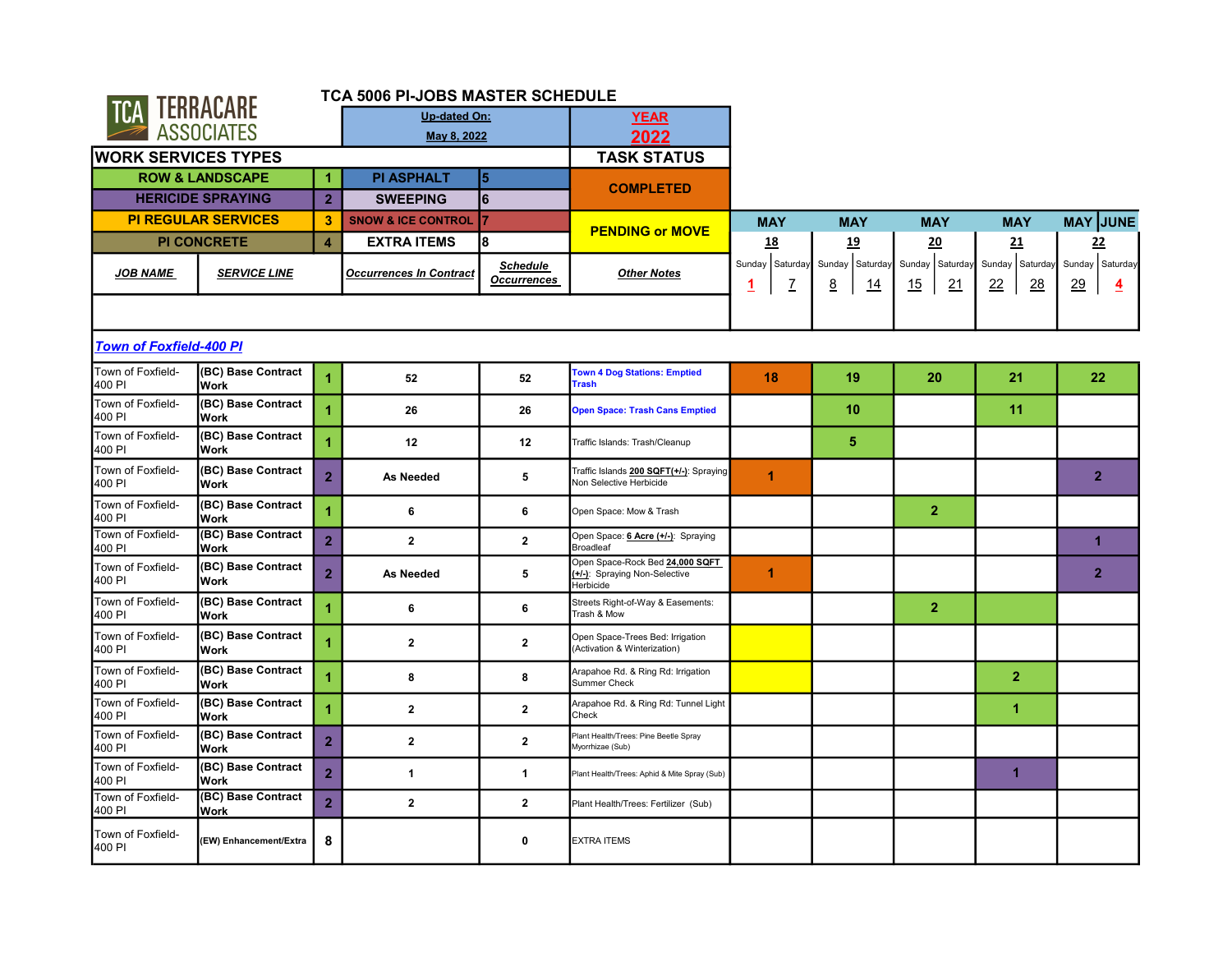| <b>CA TERRACARE</b>            |                                   | TCA 5006 PI-JOBS MASTER SCHEDULE |                                |                                       |                                                                               |                                         |                             |                                    |                                         |
|--------------------------------|-----------------------------------|----------------------------------|--------------------------------|---------------------------------------|-------------------------------------------------------------------------------|-----------------------------------------|-----------------------------|------------------------------------|-----------------------------------------|
|                                |                                   |                                  | Up-dated On:                   |                                       | <b>YEAR</b>                                                                   |                                         |                             |                                    |                                         |
|                                | <b>ASSOCIATES</b>                 |                                  | May 8, 2022                    |                                       | 2022                                                                          |                                         |                             |                                    |                                         |
| <b>WORK SERVICES TYPES</b>     |                                   |                                  |                                |                                       | <b>TASK STATUS</b>                                                            |                                         |                             |                                    |                                         |
|                                | <b>ROW &amp; LANDSCAPE</b>        | $\blacktriangleleft$             | <b>PI ASPHALT</b>              | 15                                    |                                                                               |                                         |                             |                                    |                                         |
|                                | <b>HERICIDE SPRAYING</b>          | $\overline{2}$                   | <b>SWEEPING</b>                | 6                                     | <b>COMPLETED</b>                                                              |                                         |                             |                                    |                                         |
|                                | <b>PI REGULAR SERVICES</b>        | 3                                | <b>SNOW &amp; ICE CONTROL</b>  | 17                                    | <b>PENDING or MOVE</b>                                                        | <b>JUNE</b>                             | <b>JUNE</b>                 | <b>JUNE</b>                        | <b>JUNE JULY</b>                        |
|                                | <b>PI CONCRETE</b>                | $\overline{4}$                   | <b>EXTRA ITEMS</b>             | l8                                    |                                                                               | <u>23</u>                               | 24                          | 25                                 | 26                                      |
| <b>JOB NAME</b>                | <b>SERVICE LINE</b>               |                                  | <b>Occurrences In Contract</b> | <b>Schedule</b><br><b>Occurrences</b> | <b>Other Notes</b>                                                            | Sunday Saturday<br>$\overline{5}$<br>11 | Sunday Saturday<br>12<br>18 | Sunday Saturday<br>25<br><u>19</u> | Sunday Saturday<br>26<br>$\overline{2}$ |
|                                |                                   |                                  |                                |                                       |                                                                               |                                         |                             |                                    |                                         |
| <b>Town of Foxfield-400 PI</b> |                                   |                                  |                                |                                       |                                                                               |                                         |                             |                                    |                                         |
| Town of Foxfield-<br>400 PI    | (BC) Base Contract<br>Work        | $\blacktriangleleft$             | 52                             | 52                                    | <b>Town 4 Dog Stations: Emptied</b><br><b>Trash</b>                           | 23                                      | 24                          | 25                                 | 26                                      |
| Town of Foxfield-<br>400 PI    | (BC) Base Contract<br><b>Work</b> | $\overline{1}$                   | 26                             | 26                                    | Open Space: Trash Cans Emptied                                                | 12                                      |                             | 13                                 |                                         |
| Town of Foxfield-<br>400 PI    | (BC) Base Contract<br><b>Work</b> | 1                                | 12                             | 12                                    | Traffic Islands: Trash/Cleanup                                                | 6                                       |                             |                                    |                                         |
| Town of Foxfield-<br>400 PI    | (BC) Base Contract<br><b>Work</b> | $\overline{2}$                   | <b>As Needed</b>               | 5                                     | Traffic Islands 200 SQFT(+/-): Spraying<br>Non Selective Herbicide            |                                         |                             |                                    | 3                                       |
| Town of Foxfield-<br>400 PI    | (BC) Base Contract<br>Work        | $\overline{1}$                   | 6                              | 6                                     | Open Space: Mow & Trash                                                       |                                         |                             | 3                                  |                                         |
| Town of Foxfield-<br>400 PI    | (BC) Base Contract<br>Work        | $\overline{2}$                   | $\mathbf{2}$                   | $\overline{2}$                        | Open Space: 6 Acre (+/-): Spraying<br><b>Broadleaf</b>                        |                                         |                             |                                    |                                         |
| Town of Foxfield-<br>400 PI    | (BC) Base Contract<br>Work        | $\overline{2}$                   | As Needed                      | 5                                     | Open Space-Rock Bed 24,000 SQFT<br>(+/-): Spraying Non-Selective<br>Herbicide |                                         |                             |                                    | 3                                       |
| Town of Foxfield-<br>400 PI    | (BC) Base Contract<br>Work        | 1                                | 6                              | 6                                     | Streets Right-of-Way & Easements:<br>Trash & Mow                              |                                         |                             | 3                                  |                                         |
| Town of Foxfield-<br>400 PI    | (BC) Base Contract<br>Work        | 1                                | $\mathbf{2}$                   | $\mathbf{2}$                          | Open Space-Trees Bed: Irrigation<br>(Activation & Winterization)              |                                         |                             |                                    |                                         |
| Town of Foxfield-<br>400 PI    | (BC) Base Contract<br>Work        | 1                                | 8                              | 8                                     | Arapahoe Rd. & Ring Rd: Irrigation<br>Summer Check                            |                                         | 3                           |                                    |                                         |
| Town of Foxfield-<br>400 PI    | (BC) Base Contract<br>Work        | $\overline{1}$                   | $\overline{2}$                 | $\overline{2}$                        | Arapahoe Rd. & Ring Rd: Tunnel Light<br>Check                                 |                                         |                             |                                    |                                         |
| Town of Foxfield-<br>400 PI    | (BC) Base Contract<br>Work        | $\overline{2}$                   | $\mathbf{2}$                   | $\mathbf{2}$                          | Plant Health/Trees: Pine Beetle Spray<br>Myorrhizae (Sub)                     |                                         |                             |                                    |                                         |
| Town of Foxfield-<br>400 PI    | (BC) Base Contract<br>Work        | $\overline{2}$                   | 1                              | 1                                     | Plant Health/Trees: Aphid & Mite Spray (Sub)                                  |                                         |                             |                                    |                                         |
| Town of Foxfield-<br>400 PI    | (BC) Base Contract<br>Work        | $\overline{2}$                   | $\overline{2}$                 | $\overline{2}$                        | Plant Health/Trees: Fertilizer (Sub)                                          |                                         |                             |                                    |                                         |
| Town of Foxfield-<br>400 PI    | (EW) Enhancement/Extra            | 8                                |                                | $\mathbf{0}$                          | <b>EXTRA ITEMS</b>                                                            |                                         |                             |                                    |                                         |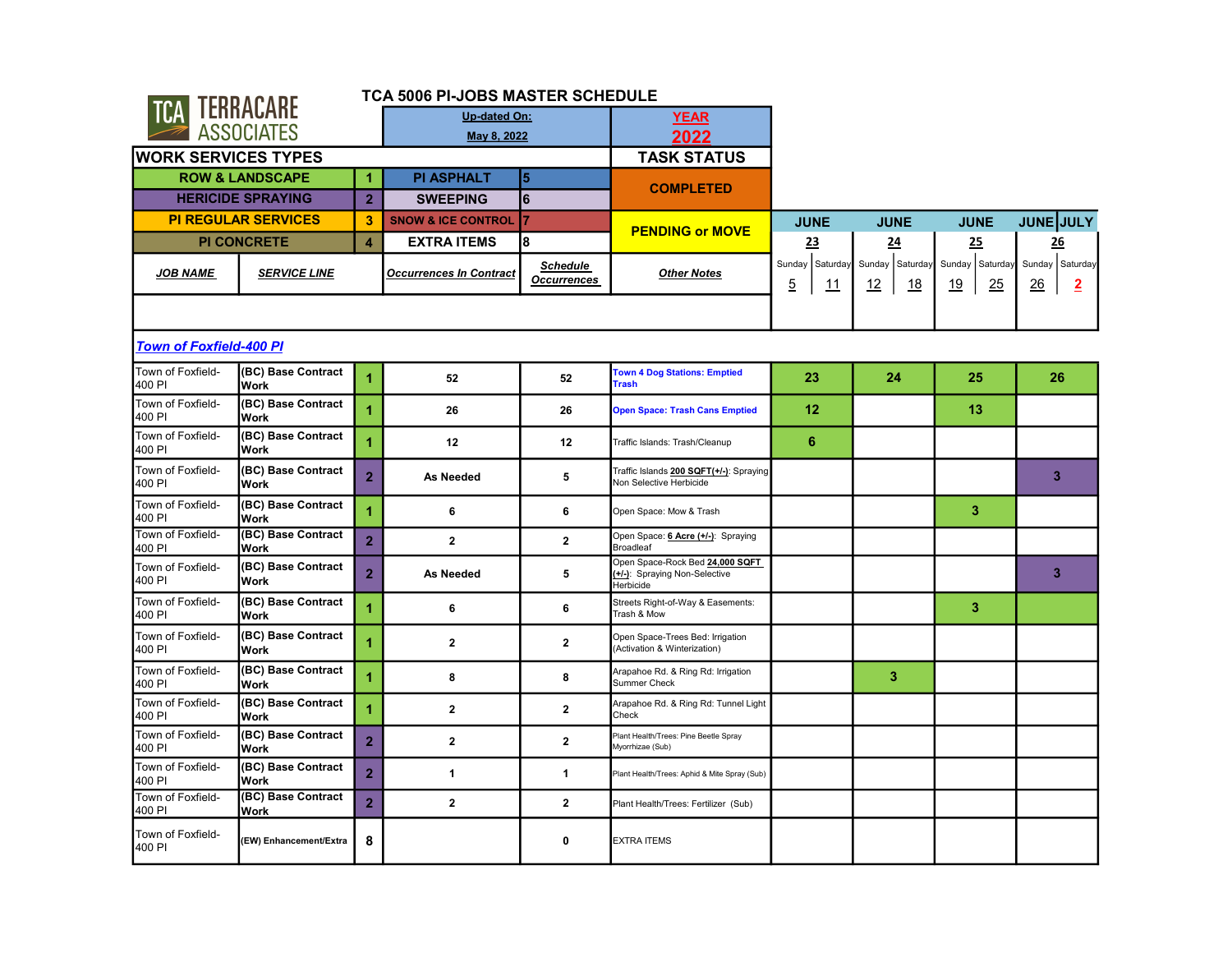|                                |                            |                         | TCA 5006 PI-JOBS MASTER SCHEDULE |                                       |                                                                               |                           |                             |                             |                                    |
|--------------------------------|----------------------------|-------------------------|----------------------------------|---------------------------------------|-------------------------------------------------------------------------------|---------------------------|-----------------------------|-----------------------------|------------------------------------|
| <b>TCA TERRACARE</b>           |                            |                         | <b>Up-dated On:</b>              |                                       | <b>YEAR</b>                                                                   |                           |                             |                             |                                    |
|                                | <b>ASSOCIATES</b>          |                         | May 8, 2022                      |                                       | 2022                                                                          |                           |                             |                             |                                    |
| <b>WORK SERVICES TYPES</b>     |                            |                         |                                  |                                       | <b>TASK STATUS</b>                                                            |                           |                             |                             |                                    |
|                                | <b>ROW &amp; LANDSCAPE</b> | 1                       | <b>PI ASPHALT</b>                | 5                                     | <b>COMPLETED</b>                                                              |                           |                             |                             |                                    |
|                                | <b>HERICIDE SPRAYING</b>   | $\overline{2}$          | <b>SWEEPING</b>                  | 6                                     |                                                                               |                           |                             |                             |                                    |
|                                | <b>PI REGULAR SERVICES</b> | $\overline{\mathbf{3}}$ | <b>SNOW &amp; ICE CONTROL</b>    | 7                                     | <b>PENDING or MOVE</b>                                                        | <b>JULY</b>               | <b>JULY</b>                 | <b>JULY</b>                 | <b>JULY</b>                        |
|                                | <b>PI CONCRETE</b>         | $\overline{\mathbf{4}}$ | <b>EXTRA ITEMS</b>               | 8                                     |                                                                               | 27                        | 28                          | 29                          | 30                                 |
| <b>JOB NAME</b>                | <b>SERVICE LINE</b>        |                         | <b>Occurrences In Contract</b>   | <b>Schedule</b><br><b>Occurrences</b> | <b>Other Notes</b>                                                            | Sunday Saturday<br>3<br>9 | Sunday Saturday<br>10<br>16 | Sunday Saturday<br>23<br>17 | Sunday Saturday<br>30<br><u>24</u> |
|                                |                            |                         |                                  |                                       |                                                                               |                           |                             |                             |                                    |
| <b>Town of Foxfield-400 PI</b> |                            |                         |                                  |                                       |                                                                               |                           |                             |                             |                                    |
| Town of Foxfield-<br>400 PI    | (BC) Base Contract<br>Work | $\overline{1}$          | 52                               | 52                                    | <b>Town 4 Dog Stations: Emptied</b><br><b>Trash</b>                           | 27                        | 28                          | 29                          | 30                                 |
| Town of Foxfield-<br>400 PI    | (BC) Base Contract<br>Work | $\overline{1}$          | 26                               | 26                                    | <b>Open Space: Trash Cans Emptied</b>                                         | 14                        |                             | 15                          |                                    |
| Town of Foxfield-<br>400 PI    | (BC) Base Contract<br>Work | $\overline{1}$          | 12                               | 12                                    | Traffic Islands: Trash/Cleanup                                                | $\overline{7}$            |                             |                             |                                    |
| Town of Foxfield-<br>400 PI    | (BC) Base Contract<br>Work | $\overline{2}$          | <b>As Needed</b>                 | 5                                     | Traffic Islands 200 SQFT(+/-): Spraying<br>Non Selective Herbicide            |                           |                             |                             |                                    |
| Town of Foxfield-<br>400 PI    | (BC) Base Contract<br>Work | $\overline{1}$          | 6                                | 6                                     | Open Space: Mow & Trash                                                       |                           |                             | 4                           |                                    |
| Town of Foxfield-<br>400 PI    | (BC) Base Contract<br>Work | $\overline{2}$          | $\overline{2}$                   | $\overline{2}$                        | Open Space: 6 Acre (+/-): Spraying<br><b>Broadleaf</b>                        |                           |                             |                             |                                    |
| Town of Foxfield-<br>400 PI    | (BC) Base Contract<br>Work | $\overline{2}$          | As Needed                        | 5                                     | Open Space-Rock Bed 24,000 SQFT<br>(+/-): Spraying Non-Selective<br>Herbicide |                           |                             |                             |                                    |
| Town of Foxfield-<br>400 PI    | (BC) Base Contract<br>Work | $\overline{1}$          | 6                                | 6                                     | Streets Right-of-Way & Easements:<br>Trash & Mow                              |                           |                             | 4                           |                                    |
| Town of Foxfield-<br>400 PI    | (BC) Base Contract<br>Work | 1                       | $\mathbf{2}$                     | $\mathbf{2}$                          | Open Space-Trees Bed: Irrigation<br>(Activation & Winterization)              |                           |                             |                             |                                    |
| Town of Foxfield-<br>400 PI    | (BC) Base Contract<br>Work | 1                       | 8                                | 8                                     | Arapahoe Rd. & Ring Rd: Irrigation<br>Summer Check                            |                           | 4                           |                             |                                    |
| Town of Foxfield-<br>400 PI    | (BC) Base Contract<br>Work | 1                       | $\overline{2}$                   | $\overline{2}$                        | Arapahoe Rd. & Ring Rd: Tunnel Light<br>Check                                 |                           |                             |                             |                                    |
| Town of Foxfield-<br>400 PI    | (BC) Base Contract<br>Work | $\overline{2}$          | $\mathbf{2}$                     | $\mathbf{2}$                          | Plant Health/Trees: Pine Beetle Spray<br>Myorrhizae (Sub)                     |                           | $\overline{2}$              |                             |                                    |
| Town of Foxfield-<br>400 PI    | (BC) Base Contract<br>Work | $\overline{2}$          | 1                                | 1                                     | Plant Health/Trees: Aphid & Mite Spray (Sub)                                  |                           |                             |                             |                                    |
| Town of Foxfield-<br>400 PI    | (BC) Base Contract<br>Work | $\overline{2}$          | $\overline{2}$                   | $\overline{2}$                        | Plant Health/Trees: Fertilizer (Sub)                                          |                           |                             |                             |                                    |
| Town of Foxfield-<br>400 PI    | (EW) Enhancement/Extra     | 8                       |                                  | $\mathbf{0}$                          | <b>EXTRA ITEMS</b>                                                            |                           |                             |                             |                                    |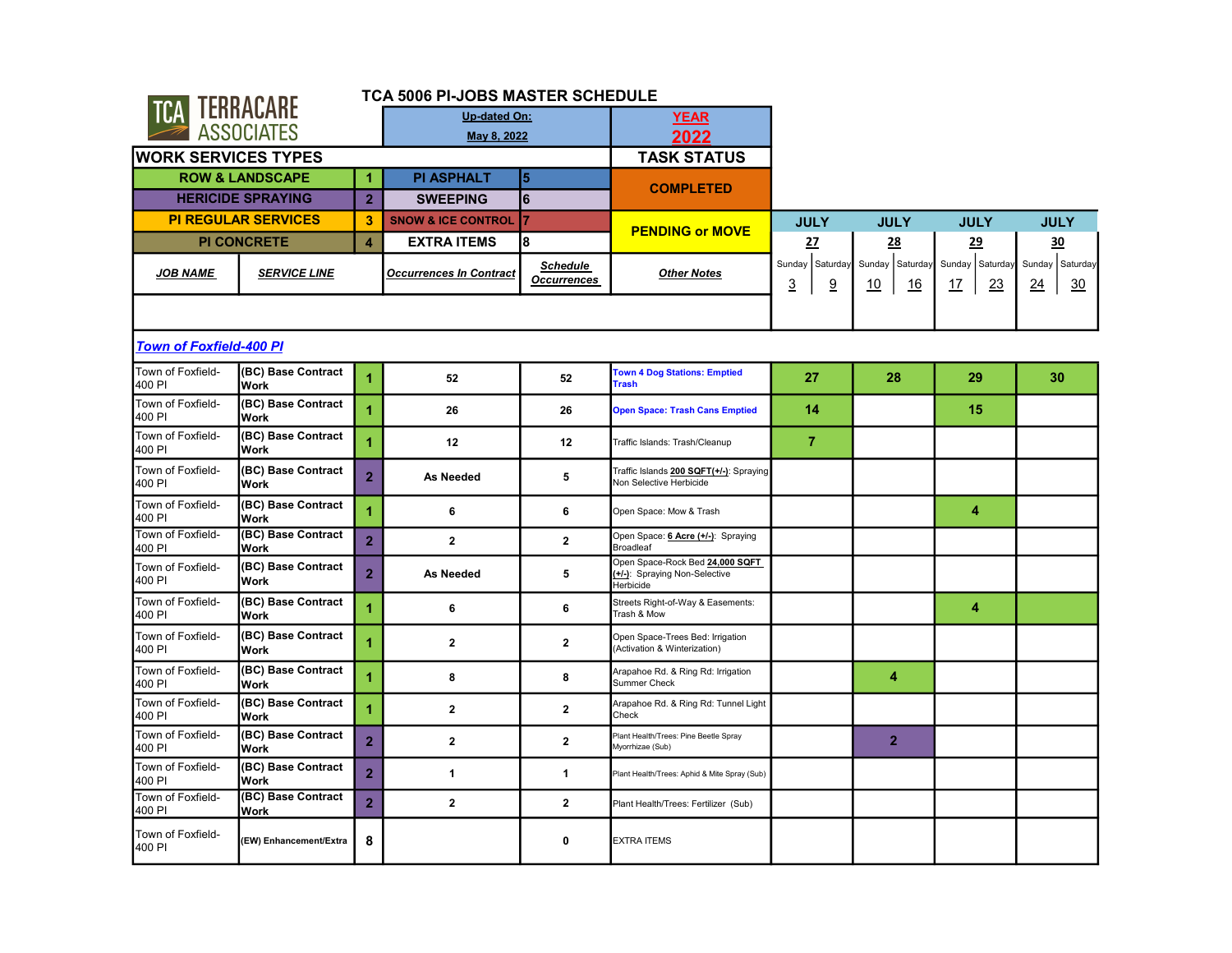|                                |                                   |                | <b>TCA 5006 PI-JOBS MASTER SCHEDULE</b> |                                       |                                                                               |                                            |                               |                                    |                                     |                                                |
|--------------------------------|-----------------------------------|----------------|-----------------------------------------|---------------------------------------|-------------------------------------------------------------------------------|--------------------------------------------|-------------------------------|------------------------------------|-------------------------------------|------------------------------------------------|
| <b>TCA TERRACARE</b>           |                                   |                | <b>Up-dated On:</b>                     |                                       | <b>YEAR</b>                                                                   |                                            |                               |                                    |                                     |                                                |
|                                | <b>ASSOCIATES</b>                 |                | May 8, 2022                             |                                       | 2022                                                                          |                                            |                               |                                    |                                     |                                                |
| <b>WORK SERVICES TYPES</b>     |                                   |                |                                         |                                       | <b>TASK STATUS</b>                                                            |                                            |                               |                                    |                                     |                                                |
|                                | <b>ROW &amp; LANDSCAPE</b>        | 1              | <b>PI ASPHALT</b>                       | 5                                     |                                                                               |                                            |                               |                                    |                                     |                                                |
|                                | <b>HERICIDE SPRAYING</b>          | 2 <sup>1</sup> | <b>SWEEPING</b>                         | 6                                     | <b>COMPLETED</b>                                                              |                                            |                               |                                    |                                     |                                                |
|                                | <b>PI REGULAR SERVICES</b>        | 3              | <b>SNOW &amp; ICE CONTROL</b>           | 7                                     |                                                                               | <b>AUGUST</b><br><b>JULY</b>               | <b>AUGUST</b>                 | <b>AUGUST</b>                      | <b>AUGUST</b>                       | AUG   SEP                                      |
|                                | <b>PI CONCRETE</b>                | $\overline{4}$ | <b>EXTRA ITEMS</b>                      | 8                                     | <b>PENDING or MOVE</b>                                                        | <u>31</u>                                  | 32                            | <u>33</u>                          | 34                                  | 35                                             |
| <b>JOB NAME</b>                | <b>SERVICE LINE</b>               |                | <b>Occurrences In Contract</b>          | <b>Schedule</b><br><b>Occurrences</b> | <b>Other Notes</b>                                                            | Sunday   Saturday<br>31<br>$6\overline{6}$ | Sunday<br>Saturday<br>Z<br>13 | Sunday Saturday<br>20<br><u>14</u> | Sunday Saturday<br>27<br><u> 21</u> | Sunday Saturday<br><u>28</u><br>$\overline{3}$ |
|                                |                                   |                |                                         |                                       |                                                                               |                                            |                               |                                    | E-470 Snow<br><b>Orientation</b>    |                                                |
| <b>Town of Foxfield-400 PI</b> |                                   |                |                                         |                                       |                                                                               |                                            |                               |                                    |                                     |                                                |
| Town of Foxfield-<br>400 PI    | (BC) Base Contract<br><b>Work</b> | 1              | 52                                      | 52                                    | <b>Town 4 Dog Stations: Emptied</b><br><b>Trash</b>                           | 31                                         | 32 <sub>2</sub>               | 33                                 | 34                                  | 35                                             |
| Town of Foxfield-<br>400 PI    | (BC) Base Contract<br><b>Work</b> | 4              | 26                                      | 26                                    | <b>Open Space: Trash Cans Emptied</b>                                         | 16                                         |                               | 17                                 |                                     | 18                                             |
| Town of Foxfield-<br>400 PI    | (BC) Base Contract<br>Work        | 1              | 12                                      | 12                                    | Traffic Islands: Trash/Cleanup                                                |                                            |                               | 8                                  |                                     |                                                |
| Town of Foxfield-<br>400 PI    | (BC) Base Contract<br><b>Work</b> | $\overline{2}$ | <b>As Needed</b>                        | 5                                     | Traffic Islands 200 SQFT(+/-): Spraying<br>Non Selective Herbicide            | $\overline{4}$                             |                               |                                    |                                     |                                                |
| Town of Foxfield-<br>400 PI    | (BC) Base Contract<br><b>Work</b> | 1              | 6                                       | 6                                     | Open Space: Mow & Trash                                                       |                                            |                               | 5                                  |                                     |                                                |
| Town of Foxfield-<br>400 PI    | (BC) Base Contract<br><b>Work</b> | $\overline{2}$ | $\mathbf{2}$                            | $\mathbf{2}$                          | Open Space: 6 Acre (+/-): Spraying<br><b>Broadleaf</b>                        |                                            |                               |                                    |                                     |                                                |
| Town of Foxfield-<br>400 PI    | (BC) Base Contract<br>Work        | $\overline{2}$ | As Needed                               | 5                                     | Open Space-Rock Bed 24,000 SQFT<br>(+/-): Spraying Non-Selective<br>Herbicide | 4                                          |                               |                                    |                                     |                                                |
| Town of Foxfield-<br>400 PI    | (BC) Base Contract<br><b>Work</b> | 1              | 6                                       | 6                                     | Streets Right-of-Way & Easements:<br>Trash & Mow                              |                                            |                               | $\sqrt{5}$                         |                                     |                                                |
| Town of Foxfield-<br>400 PI    | (BC) Base Contract<br><b>Work</b> |                | $\overline{2}$                          | $\overline{\mathbf{2}}$               | Open Space-Trees Bed: Irrigation<br>(Activation & Winterization)              |                                            |                               |                                    |                                     |                                                |
| Town of Foxfield-<br>400 PI    | (BC) Base Contract<br><b>Work</b> | 1              | 8                                       | 8                                     | Arapahoe Rd. & Ring Rd: Irrigation<br><b>Summer Check</b>                     |                                            | 5.                            |                                    |                                     | 6                                              |
| Town of Foxfield-<br>400 PI    | (BC) Base Contract<br>Work        | 4              | $\overline{2}$                          | $\mathbf{2}$                          | Arapahoe Rd. & Ring Rd: Tunnel Light<br>Check                                 |                                            |                               |                                    |                                     | $\overline{2}$                                 |
| Town of Foxfield-<br>400 PI    | (BC) Base Contract<br><b>Work</b> | $\overline{2}$ | $\overline{2}$                          | $\mathbf{2}$                          | Plant Health/Trees: Pine Beetle Spray<br>Myorrhizae (Sub)                     |                                            |                               |                                    |                                     |                                                |
| Town of Foxfield-<br>400 PI    | (BC) Base Contract<br>Work        | $\overline{2}$ | $\mathbf{1}$                            | 1                                     | Plant Health/Trees: Aphid & Mite Spray (Sub)                                  |                                            |                               |                                    |                                     |                                                |
| Town of Foxfield-<br>400 PI    | (BC) Base Contract<br><b>Work</b> | $\overline{2}$ | $\overline{2}$                          | $\mathbf{2}$                          | Plant Health/Trees: Fertilizer (Sub)                                          | $\overline{2}$                             |                               |                                    |                                     |                                                |
| Town of Foxfield-<br>400 PI    | (EW) Enhancement/Extra            | 8              |                                         | 0                                     | <b>EXTRA ITEMS</b>                                                            |                                            |                               |                                    |                                     |                                                |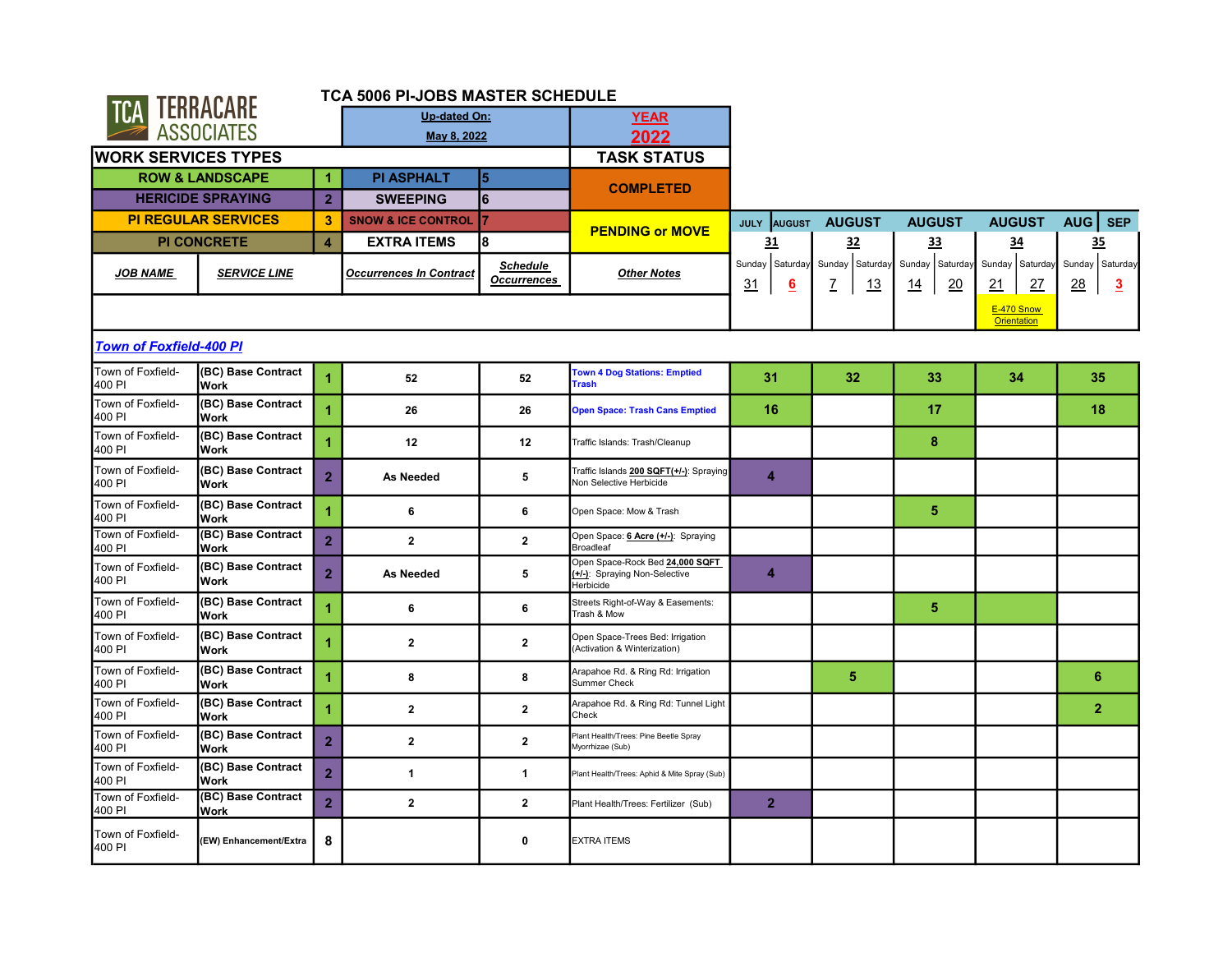| <b>TCA TERRACARE</b>           |                                   |                      | TCA 5006 PI-JOBS MASTER SCHEDULE |                                       |                                                                               |                                          |                                    |                             |                            |
|--------------------------------|-----------------------------------|----------------------|----------------------------------|---------------------------------------|-------------------------------------------------------------------------------|------------------------------------------|------------------------------------|-----------------------------|----------------------------|
|                                |                                   |                      | Up-dated On:                     |                                       | <b>YEAR</b>                                                                   |                                          |                                    |                             |                            |
|                                | <b>ASSOCIATES</b>                 |                      | May 8, 2022                      |                                       | 2022                                                                          |                                          |                                    |                             |                            |
| <b>WORK SERVICES TYPES</b>     |                                   |                      |                                  |                                       | <b>TASK STATUS</b>                                                            |                                          |                                    |                             |                            |
|                                | <b>ROW &amp; LANDSCAPE</b>        | $\blacktriangleleft$ | <b>PI ASPHALT</b>                | $\overline{5}$                        |                                                                               |                                          |                                    |                             |                            |
|                                | <b>HERICIDE SPRAYING</b>          | $\overline{2}$       | <b>SWEEPING</b>                  | 6                                     | <b>COMPLETED</b>                                                              |                                          |                                    |                             |                            |
|                                | <b>PI REGULAR SERVICES</b>        | 3                    | <b>SNOW &amp; ICE CONTROL</b>    | 17                                    | <b>PENDING or MOVE</b>                                                        |                                          | SEPTEMBER SEPTEMBER SEPTEMBER SEP  |                             | <b>OCT</b>                 |
|                                | <b>PI CONCRETE</b>                | $\overline{4}$       | <b>EXTRA ITEMS</b>               | 8                                     |                                                                               | <u>36</u>                                | 37                                 | 38                          | 39                         |
| <b>JOB NAME</b>                | <b>SERVICE LINE</b>               |                      | <b>Occurrences In Contract</b>   | <b>Schedule</b><br><b>Occurrences</b> | <b>Other Notes</b>                                                            | Sunday Saturday<br><u>4</u><br><u>10</u> | Sunday Saturday<br>17<br><u>11</u> | Sunday Saturday<br>18<br>24 | Sunday Saturday<br>25<br>1 |
|                                |                                   |                      |                                  |                                       |                                                                               |                                          |                                    |                             |                            |
| <b>Town of Foxfield-400 PI</b> |                                   |                      |                                  |                                       |                                                                               |                                          |                                    |                             |                            |
| Town of Foxfield-<br>400 PI    | (BC) Base Contract<br>Work        | 1                    | 52                               | 52                                    | <b>Town 4 Dog Stations: Emptied</b><br><b>Trash</b>                           | 36                                       | 37                                 | 38                          | 39                         |
| Town of Foxfield-<br>400 PI    | (BC) Base Contract<br>Work        | $\blacktriangleleft$ | 26                               | 26                                    | <b>Open Space: Trash Cans Emptied</b>                                         |                                          | 19                                 |                             | 20                         |
| Town of Foxfield-<br>400 PI    | (BC) Base Contract<br>Work        | $\blacktriangleleft$ | 12                               | 12                                    | Traffic Islands: Trash/Cleanup                                                |                                          | 9                                  |                             |                            |
| Town of Foxfield-<br>400 PI    | (BC) Base Contract<br>Work        | $\overline{2}$       | <b>As Needed</b>                 | 5                                     | Traffic Islands 200 SQFT(+/-): Spraying<br>Non Selective Herbicide            | 5                                        |                                    |                             |                            |
| Town of Foxfield-<br>400 PI    | (BC) Base Contract<br>Work        | 1                    | 6                                | 6                                     | Open Space: Mow & Trash                                                       |                                          |                                    | 6                           |                            |
| Town of Foxfield-<br>400 PI    | (BC) Base Contract<br>Work        | $\overline{2}$       | $\overline{2}$                   | $\overline{2}$                        | Open Space: 6 Acre (+/-): Spraying<br><b>Broadleaf</b>                        | $\overline{2}$                           |                                    |                             |                            |
| Town of Foxfield-<br>400 PI    | (BC) Base Contract<br>Work        | $\overline{2}$       | As Needed                        | 5                                     | Open Space-Rock Bed 24,000 SQFT<br>(+/-): Spraying Non-Selective<br>Herbicide | 5                                        |                                    |                             |                            |
| Town of Foxfield-<br>400 PI    | (BC) Base Contract<br>Work        | 1                    | 6                                | 6                                     | Streets Right-of-Way & Easements:<br>Trash & Mow                              |                                          |                                    | 5                           |                            |
| Town of Foxfield-<br>400 PI    | (BC) Base Contract<br>Work        | 1                    | $\mathbf{2}$                     | $\mathbf{2}$                          | Open Space-Trees Bed: Irrigation<br>(Activation & Winterization)              |                                          |                                    |                             |                            |
| Town of Foxfield-<br>400 PI    | (BC) Base Contract<br>Work        | 1                    | 8                                | 8                                     | Arapahoe Rd. & Ring Rd: Irrigation<br>Summer Check                            |                                          |                                    |                             | $\overline{7}$             |
| Town of Foxfield-<br>400 PI    | (BC) Base Contract<br>Work        | 1                    | $\overline{2}$                   | $\overline{2}$                        | Arapahoe Rd. & Ring Rd: Tunnel Light<br>Check                                 |                                          |                                    |                             |                            |
| Town of Foxfield-<br>400 PI    | (BC) Base Contract<br>Work        | $\overline{2}$       | $\mathbf{2}$                     | $\mathbf{2}$                          | Plant Health/Trees: Pine Beetle Spray<br>Myorrhizae (Sub)                     |                                          |                                    |                             |                            |
| Town of Foxfield-<br>400 PI    | (BC) Base Contract<br>Work        | $\overline{2}$       | $\mathbf{1}$                     | $\mathbf{1}$                          | Plant Health/Trees: Aphid & Mite Spray (Sub)                                  |                                          |                                    |                             |                            |
| Town of Foxfield-<br>400 PI    | (BC) Base Contract<br><b>Work</b> | $\overline{2}$       | $\overline{2}$                   | $\overline{2}$                        | Plant Health/Trees: Fertilizer (Sub)                                          |                                          |                                    |                             |                            |
| Town of Foxfield-<br>400 PI    | (EW) Enhancement/Extra            | 8                    |                                  | 0                                     | <b>EXTRA ITEMS</b>                                                            |                                          |                                    |                             |                            |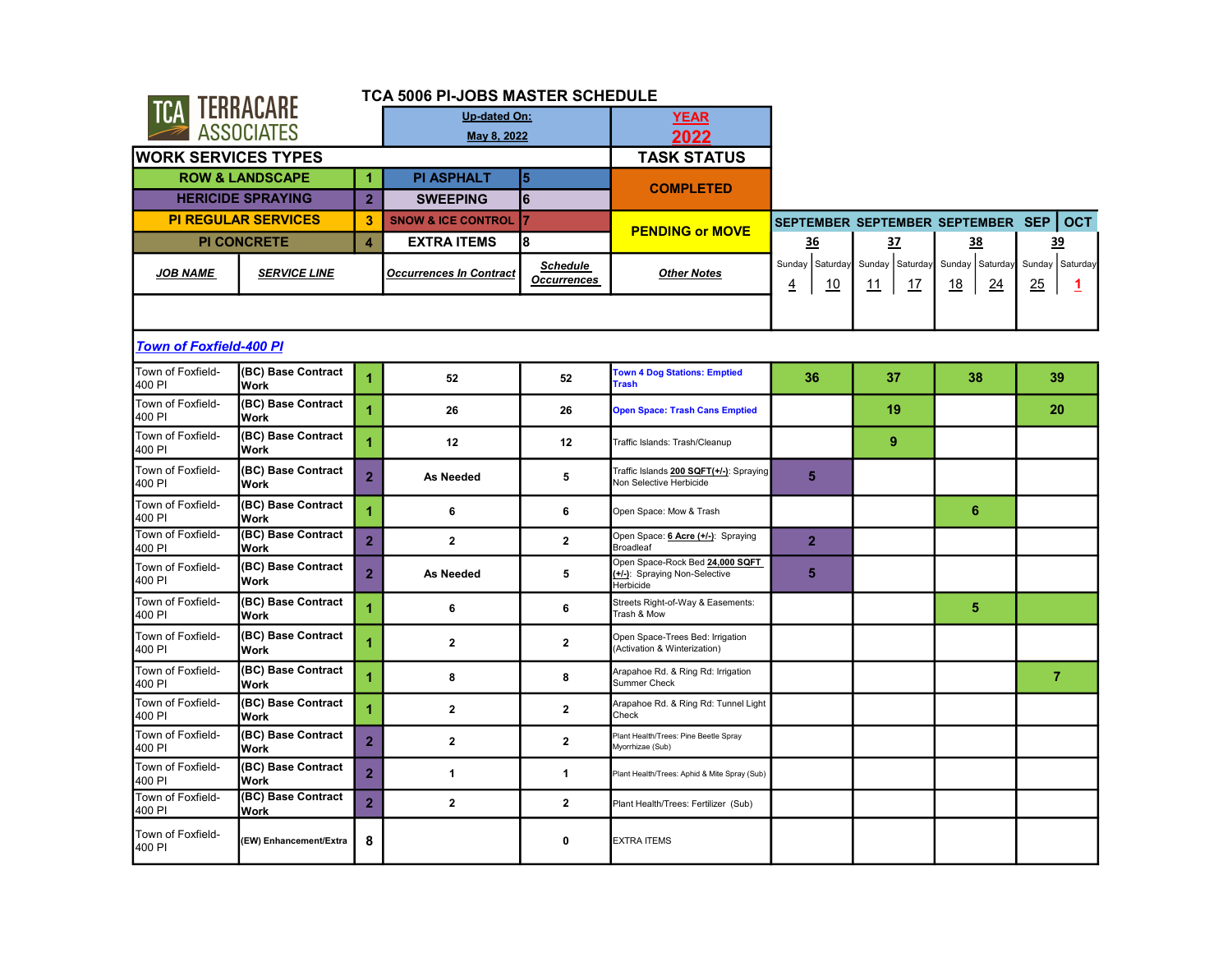|                                |                                   |                      | <b>TCA 5006 PI-JOBS MASTER SCHEDULE</b> |                                       |                                                                               |                                  |                               |                                        |                                |                                            |
|--------------------------------|-----------------------------------|----------------------|-----------------------------------------|---------------------------------------|-------------------------------------------------------------------------------|----------------------------------|-------------------------------|----------------------------------------|--------------------------------|--------------------------------------------|
| <b>TCA TERRACARE</b>           |                                   |                      | <b>Up-dated On:</b>                     |                                       | YEAR                                                                          |                                  |                               |                                        |                                |                                            |
|                                | <b>ASSOCIATES</b>                 |                      | May 8, 2022                             |                                       | 2022                                                                          |                                  |                               |                                        |                                |                                            |
| <b>WORK SERVICES TYPES</b>     |                                   |                      |                                         |                                       | <b>TASK STATUS</b>                                                            |                                  |                               |                                        |                                |                                            |
|                                | <b>ROW &amp; LANDSCAPE</b>        | $\blacktriangleleft$ | <b>PI ASPHALT</b>                       | l5                                    |                                                                               |                                  |                               |                                        |                                |                                            |
|                                | <b>HERICIDE SPRAYING</b>          | $\overline{2}$       | <b>SWEEPING</b>                         | l6                                    | <b>COMPLETED</b>                                                              |                                  |                               |                                        |                                |                                            |
|                                | <b>PI REGULAR SERVICES</b>        | $\mathbf{3}$         | <b>SNOW &amp; ICE CONTROL</b>           |                                       |                                                                               | <b>OCTOBER</b>                   | <b>OCTOBER</b>                | <b>OCTOBER</b>                         | <b>OCTOBER</b>                 | NOV.<br> OCT.                              |
|                                | <b>PI CONCRETE</b>                | $\overline{4}$       | <b>EXTRA ITEMS</b>                      | 8                                     | <b>PENDING or MOVE</b>                                                        | 40                               | 41                            | 42                                     | 43                             | 44                                         |
| <b>JOB NAME</b>                | <b>SERVICE LINE</b>               |                      | <b>Occurrences In Contract</b>          | <b>Schedule</b><br><b>Occurrences</b> | <b>Other Notes</b>                                                            | Sunday Saturday<br>2<br><u>8</u> | Sunday<br>Saturday<br>9<br>15 | Sunday<br>Saturday<br>22<br><u> 16</u> | Sunday<br>Saturday<br>29<br>23 | Sunday<br>Saturday<br>30<br>$\overline{5}$ |
|                                |                                   |                      |                                         |                                       |                                                                               | Snow Orientation:<br>Saturday    |                               |                                        |                                |                                            |
| <b>Town of Foxfield-400 PI</b> |                                   |                      |                                         |                                       |                                                                               |                                  |                               |                                        |                                |                                            |
| Town of Foxfield-<br>400 PI    | (BC) Base Contract<br><b>Work</b> | $\overline{1}$       | 52                                      | 52                                    | <b>Town 4 Dog Stations: Emptied</b><br><b>Trash</b>                           | 40                               | 41                            | 42                                     | 43                             | 44                                         |
| Town of Foxfield-<br>400 PI    | (BC) Base Contract<br><b>Work</b> | $\overline{1}$       | 26                                      | 26                                    | <b>Open Space: Trash Cans Emptied</b>                                         |                                  | 21                            |                                        | 22                             |                                            |
| Town of Foxfield-<br>400 PI    | (BC) Base Contract<br><b>Work</b> | 1                    | 12                                      | 12                                    | Traffic Islands: Trash/Cleanup                                                |                                  | 10                            |                                        |                                |                                            |
| Town of Foxfield-<br>400 PI    | (BC) Base Contract<br><b>Work</b> | $\overline{2}$       | <b>As Needed</b>                        | 5                                     | Traffic Islands 200 SQFT(+/-): Spraying<br>Non Selective Herbicide            |                                  |                               |                                        |                                |                                            |
| Town of Foxfield-<br>400 PI    | (BC) Base Contract<br><b>Work</b> | $\overline{1}$       | 6                                       | 6                                     | Open Space: Mow & Trash                                                       |                                  |                               |                                        |                                |                                            |
| Town of Foxfield-<br>400 PI    | (BC) Base Contract<br><b>Work</b> | $\overline{2}$       | $\overline{2}$                          | $\overline{2}$                        | Open Space: 6 Acre (+/-): Spraying<br>Broadleaf                               |                                  |                               |                                        |                                |                                            |
| Town of Foxfield-<br>400 PI    | (BC) Base Contract<br>Work        | $\overline{2}$       | <b>As Needed</b>                        | 5                                     | Open Space-Rock Bed 24,000 SQFT<br>(+/-): Spraying Non-Selective<br>Herbicide |                                  |                               |                                        |                                |                                            |
| Town of Foxfield-<br>400 PI    | (BC) Base Contract<br><b>Work</b> | $\overline{1}$       | 6                                       | 6                                     | Streets Right-of-Way & Easements:<br>Trash & Mow                              |                                  |                               |                                        |                                |                                            |
| Town of Foxfield-<br>400 PI    | (BC) Base Contract<br><b>Work</b> | 1                    | $\overline{2}$                          | $\mathbf{2}$                          | Open Space-Trees Bed: Irrigation<br>(Activation & Winterization)              |                                  |                               |                                        | $\overline{2}$                 |                                            |
| Town of Foxfield-<br>400 PI    | (BC) Base Contract<br>Work        | 1                    | 8                                       | 8                                     | Arapahoe Rd. & Ring Rd: Irrigation<br>Summer Check                            |                                  |                               |                                        | 8                              |                                            |
| Town of Foxfield-<br>400 PI    | (BC) Base Contract<br><b>Work</b> |                      | $\overline{2}$                          | $\mathbf{2}$                          | Arapahoe Rd. & Ring Rd: Tunnel Light<br>Check                                 |                                  |                               |                                        |                                |                                            |
| Town of Foxfield-<br>400 PI    | (BC) Base Contract<br>Work        | $\overline{2}$       | $\overline{2}$                          | $\mathbf{2}$                          | Plant Health/Trees: Pine Beetle Spray<br>Myorrhizae (Sub)                     |                                  |                               |                                        |                                |                                            |
| Town of Foxfield-<br>400 PI    | (BC) Base Contract<br><b>Work</b> | $\overline{2}$       | $\mathbf{1}$                            | 1                                     | Plant Health/Trees: Aphid & Mite Spray (Sub)                                  |                                  |                               |                                        |                                |                                            |
| Town of Foxfield-<br>400 PI    | (BC) Base Contract<br><b>Work</b> | $\overline{2}$       | $\overline{2}$                          | $\mathbf{2}$                          | Plant Health/Trees: Fertilizer (Sub)                                          |                                  |                               |                                        |                                |                                            |
| Town of Foxfield-<br>400 PI    | (EW) Enhancement/Extra            | 8                    |                                         | 0                                     | <b>EXTRA ITEMS</b>                                                            |                                  |                               |                                        |                                |                                            |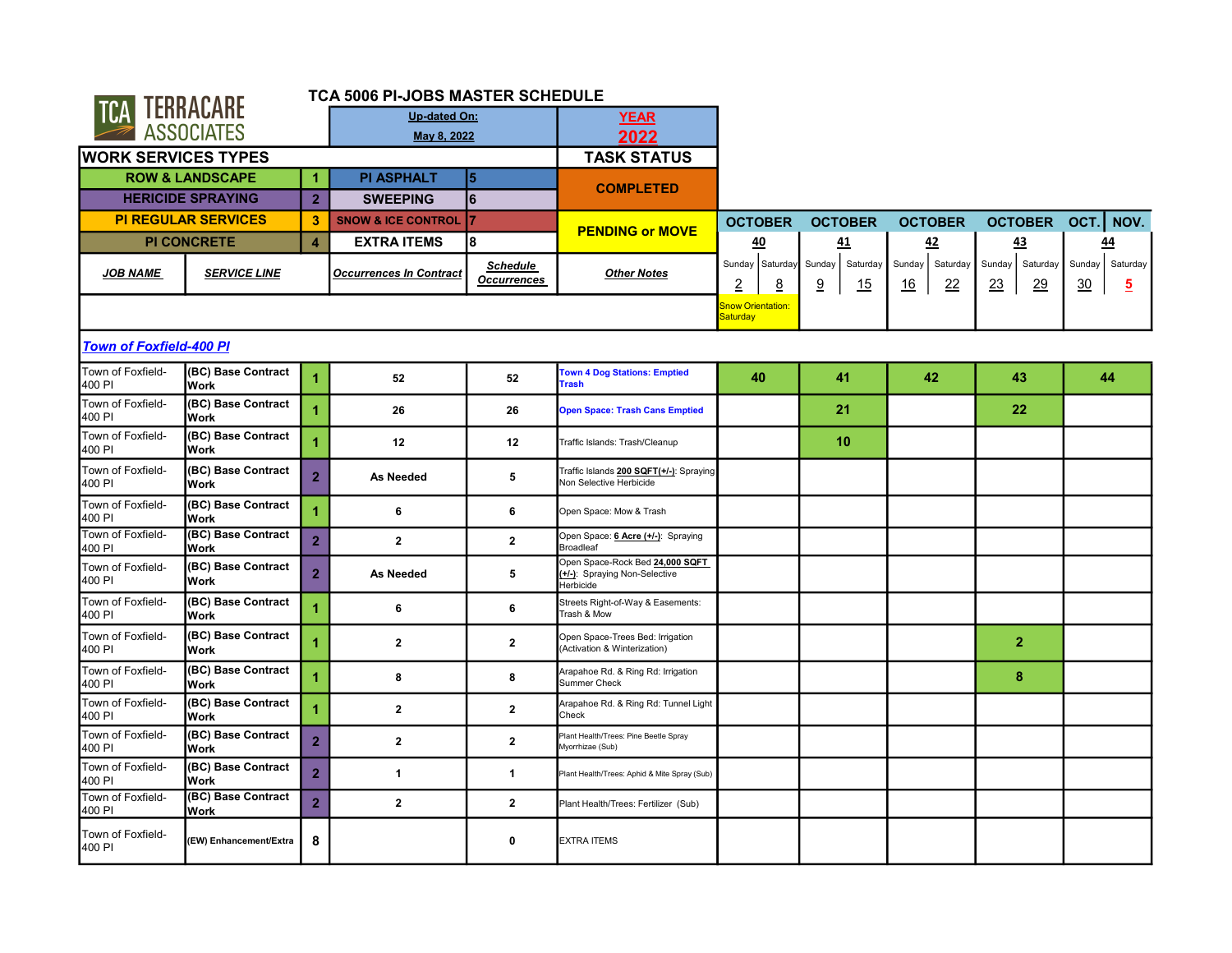| TERRACARE  |
|------------|
| ASSUEIATES |

## TCA 5006 PI-JOBS MASTER SCHEDULE

×

| <b>IGA LEBRASARE</b>           |                                   |                      | Up-dated On:                   |                                       | <b>YEAR</b>                                                                   |                               |                                       |                                 |                                            |
|--------------------------------|-----------------------------------|----------------------|--------------------------------|---------------------------------------|-------------------------------------------------------------------------------|-------------------------------|---------------------------------------|---------------------------------|--------------------------------------------|
|                                | <b>ASSOCIATES</b>                 |                      | May 8, 2022                    |                                       | 2022                                                                          |                               |                                       |                                 |                                            |
| <b>WORK SERVICES TYPES</b>     |                                   |                      |                                |                                       | <b>TASK STATUS</b>                                                            |                               |                                       |                                 |                                            |
|                                | <b>ROW &amp; LANDSCAPE</b>        | 1                    | <b>PI ASPHALT</b>              | $\overline{\mathbf{5}}$               | <b>COMPLETED</b>                                                              |                               |                                       |                                 |                                            |
|                                | <b>HERICIDE SPRAYING</b>          | $\overline{2}$       | <b>SWEEPING</b>                | 6                                     |                                                                               |                               |                                       |                                 |                                            |
|                                | <b>PI REGULAR SERVICES</b>        | 3                    | <b>SNOW &amp; ICE CONTROL</b>  |                                       | <b>PENDING or MOVE</b>                                                        |                               |                                       | NOVEMBER NOVEMBER NOVEMBER NOV. | DEC.                                       |
|                                | <b>PI CONCRETE</b>                | $\blacktriangleleft$ | <b>EXTRA ITEMS</b>             | l8                                    |                                                                               | 45                            | 46                                    | 47                              | <b>48</b>                                  |
| JOB NAME                       | <b>SERVICE LINE</b>               |                      | <b>Occurrences In Contract</b> | <b>Schedule</b><br><b>Occurrences</b> | <b>Other Notes</b>                                                            | Saturday<br>Sunday<br>6<br>12 | Sunday<br>Saturday<br>13<br><u>19</u> | Saturday<br>Sunday<br>20<br>26  | Sunday<br>Saturday<br>27<br>$\overline{3}$ |
|                                |                                   |                      |                                |                                       |                                                                               |                               |                                       |                                 |                                            |
| <b>Town of Foxfield-400 PI</b> |                                   |                      |                                |                                       |                                                                               |                               |                                       |                                 |                                            |
| Town of Foxfield-<br>400 PI    | (BC) Base Contract<br>Work        | 1                    | 52                             | 52                                    | <b>Town 4 Dog Stations: Emptied</b><br><b>Trash</b>                           | 45                            | 46                                    | 47                              | 48                                         |
| Town of Foxfield-<br>400 PI    | (BC) Base Contract<br><b>Work</b> | $\blacktriangleleft$ | 26                             | 26                                    | <b>Open Space: Trash Cans Emptied</b>                                         | 23                            |                                       | 24                              |                                            |
| Town of Foxfield-<br>400 PI    | (BC) Base Contract<br>Work        | 1                    | 12                             | 12                                    | Traffic Islands: Trash/Cleanup                                                | 11                            |                                       |                                 |                                            |
| Town of Foxfield-<br>400 PI    | (BC) Base Contract<br><b>Work</b> | $\overline{2}$       | As Needed                      | 5                                     | Traffic Islands 200 SQFT(+/-): Spraying<br>Non Selective Herbicide            |                               |                                       |                                 |                                            |
| Town of Foxfield-<br>400 PI    | (BC) Base Contract<br><b>Work</b> | $\blacktriangleleft$ | 6                              | 6                                     | Open Space: Mow & Trash                                                       |                               |                                       |                                 |                                            |
| Town of Foxfield-<br>400 PI    | (BC) Base Contract<br><b>Work</b> | $\overline{2}$       | $\mathbf{2}$                   | $\mathbf{2}$                          | Open Space: 6 Acre (+/-): Spraying<br><b>Broadleaf</b>                        |                               |                                       |                                 |                                            |
| Town of Foxfield-<br>400 PI    | (BC) Base Contract<br><b>Work</b> | $\overline{2}$       | As Needed                      | 5                                     | Open Space-Rock Bed 24,000 SQFT<br>(+/-): Spraying Non-Selective<br>Herbicide |                               |                                       |                                 |                                            |
| Town of Foxfield-<br>400 PI    | (BC) Base Contract<br><b>Work</b> |                      | 6                              | 6                                     | Streets Right-of-Way & Easements:<br>Trash & Mow                              |                               |                                       |                                 |                                            |
| Town of Foxfield-<br>400 PI    | (BC) Base Contract<br><b>Work</b> | 1                    | $\mathbf{2}$                   | $\mathbf{2}$                          | Open Space-Trees Bed: Irrigation<br>(Activation & Winterization)              |                               |                                       |                                 |                                            |
| Town of Foxfield-<br>400 PI    | (BC) Base Contract<br><b>Work</b> | $\blacktriangleleft$ | 8                              | 8                                     | Arapahoe Rd. & Ring Rd: Irrigation<br>Summer Check                            |                               |                                       |                                 |                                            |
| Town of Foxfield-<br>400 PI    | (BC) Base Contract<br><b>Work</b> | 1                    | $\mathbf{2}$                   | $\mathbf{2}$                          | Arapahoe Rd. & Ring Rd: Tunnel Light<br>Check                                 |                               |                                       |                                 |                                            |
| Town of Foxfield-<br>400 PI    | (BC) Base Contract<br><b>Work</b> | $\overline{2}$       | $\mathbf{2}$                   | $\mathbf{2}$                          | Plant Health/Trees: Pine Beetle Spray<br>Myorrhizae (Sub)                     |                               |                                       |                                 |                                            |
| Town of Foxfield-<br>400 PI    | (BC) Base Contract<br><b>Work</b> | $\overline{2}$       | $\mathbf{1}$                   | $\mathbf{1}$                          | Plant Health/Trees: Aphid & Mite Spray (Sub)                                  |                               |                                       |                                 |                                            |
| Town of Foxfield-<br>400 PI    | (BC) Base Contract<br>Work        | $\overline{2}$       | $\mathbf{2}$                   | $\mathbf{2}$                          | Plant Health/Trees: Fertilizer (Sub)                                          |                               |                                       |                                 |                                            |
| Town of Foxfield-<br>400 PI    | (EW) Enhancement/Extra            | 8                    |                                | $\mathbf 0$                           | <b>EXTRA ITEMS</b>                                                            |                               |                                       |                                 |                                            |